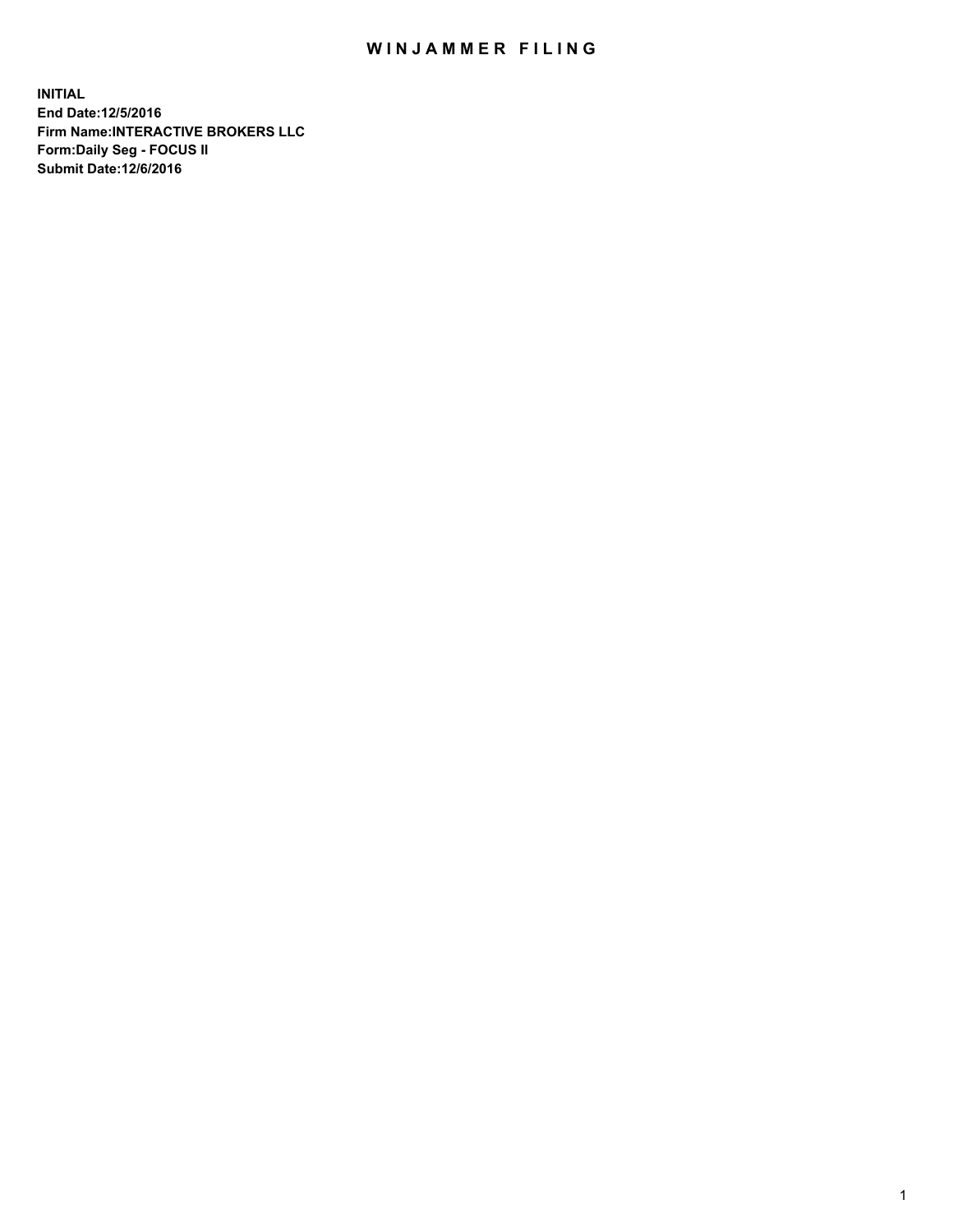## **INITIAL End Date:12/5/2016 Firm Name:INTERACTIVE BROKERS LLC Form:Daily Seg - FOCUS II Submit Date:12/6/2016 Daily Segregation - Cover Page**

| Name of Company<br><b>Contact Name</b><br><b>Contact Phone Number</b><br><b>Contact Email Address</b>                                                                                                                                                                                                                          | <b>INTERACTIVE BROKERS LLC</b><br>James Menicucci<br>203-618-8085<br>jmenicucci@interactivebrokers.c<br>om |
|--------------------------------------------------------------------------------------------------------------------------------------------------------------------------------------------------------------------------------------------------------------------------------------------------------------------------------|------------------------------------------------------------------------------------------------------------|
| FCM's Customer Segregated Funds Residual Interest Target (choose one):<br>a. Minimum dollar amount: ; or<br>b. Minimum percentage of customer segregated funds required:%; or<br>c. Dollar amount range between: and; or<br>d. Percentage range of customer segregated funds required between:% and%.                          | $\overline{\mathbf{0}}$<br>0<br>155,000,000 245,000,000<br>0 <sub>0</sub>                                  |
| FCM's Customer Secured Amount Funds Residual Interest Target (choose one):<br>a. Minimum dollar amount: ; or<br>b. Minimum percentage of customer secured funds required:%; or<br>c. Dollar amount range between: and; or<br>d. Percentage range of customer secured funds required between:% and%.                            | $\overline{\mathbf{0}}$<br>$\overline{\mathbf{0}}$<br>80,000,000 120,000,000<br>00                         |
| FCM's Cleared Swaps Customer Collateral Residual Interest Target (choose one):<br>a. Minimum dollar amount: ; or<br>b. Minimum percentage of cleared swaps customer collateral required:% ; or<br>c. Dollar amount range between: and; or<br>d. Percentage range of cleared swaps customer collateral required between:% and%. | $\overline{\mathbf{0}}$<br>$\overline{\mathbf{0}}$<br>0 <sub>0</sub><br><u>00</u>                          |

Attach supporting documents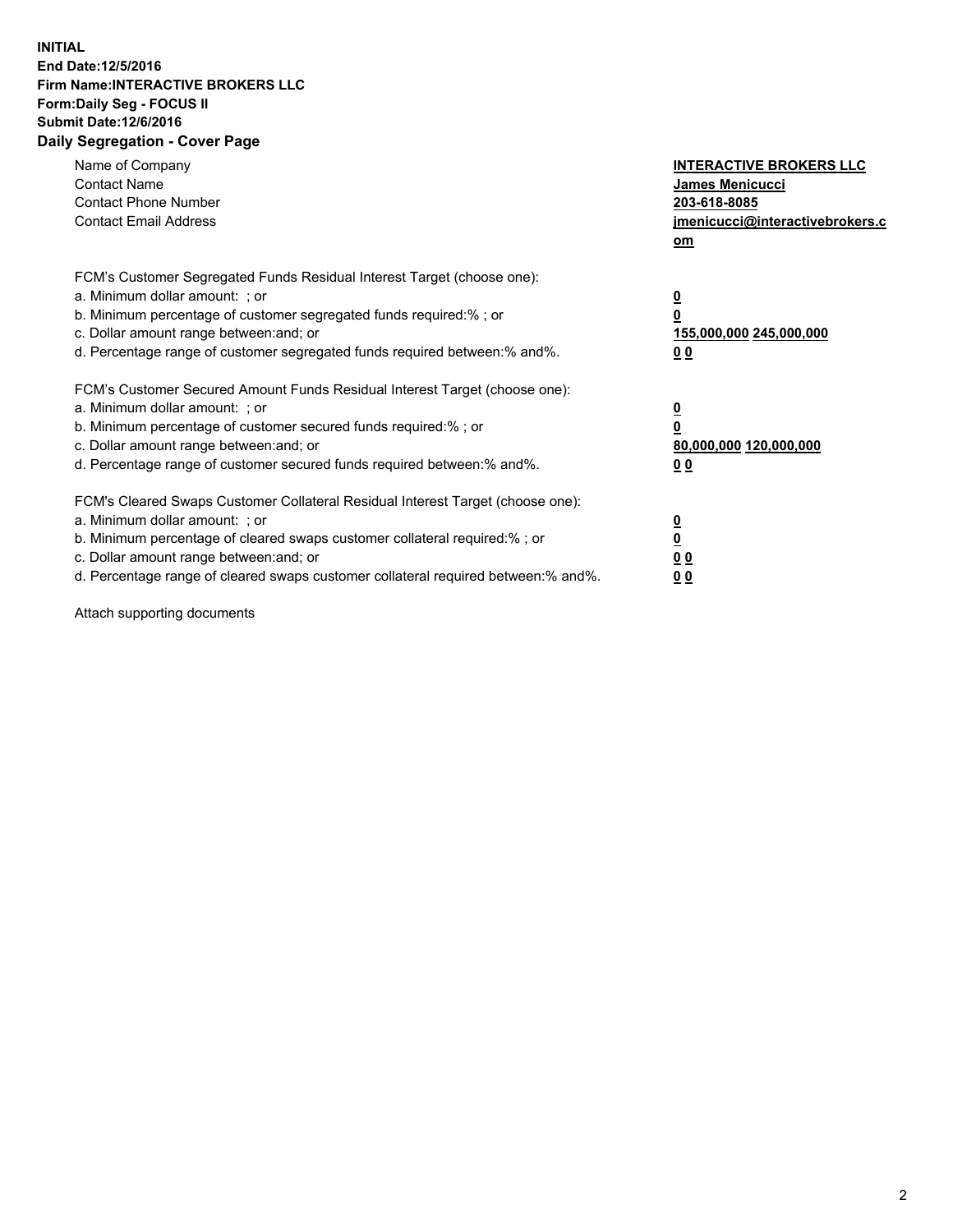## **INITIAL End Date:12/5/2016 Firm Name:INTERACTIVE BROKERS LLC Form:Daily Seg - FOCUS II Submit Date:12/6/2016 Daily Segregation - Secured Amounts**

|     | $-$ 0.000 $-$ 0.000 $-$ 0.000 $-$ 0.000 $-$ 0.000 $-$ 0.000 $-$ 0.000 $-$ 0.000 $-$ 0.000 $-$ 0.000 $-$ 0.000 $-$ 0.000 $-$ 0.000 $-$ 0.000 $-$ 0.000 $-$ 0.000 $-$ 0.000 $-$ 0.000 $-$ 0.000 $-$ 0.000 $-$ 0.000 $-$ 0.000 |                                  |
|-----|-----------------------------------------------------------------------------------------------------------------------------------------------------------------------------------------------------------------------------|----------------------------------|
|     | Foreign Futures and Foreign Options Secured Amounts                                                                                                                                                                         |                                  |
|     | Amount required to be set aside pursuant to law, rule or regulation of a foreign                                                                                                                                            | $0$ [7305]                       |
|     | government or a rule of a self-regulatory organization authorized thereunder                                                                                                                                                |                                  |
| 1.  | Net ledger balance - Foreign Futures and Foreign Option Trading - All Customers                                                                                                                                             |                                  |
|     | A. Cash                                                                                                                                                                                                                     | 349,288,995 [7315]               |
|     | B. Securities (at market)                                                                                                                                                                                                   | $0$ [7317]                       |
| 2.  | Net unrealized profit (loss) in open futures contracts traded on a foreign board of trade                                                                                                                                   | 12,826,354 [7325]                |
| 3.  | Exchange traded options                                                                                                                                                                                                     |                                  |
|     | a. Market value of open option contracts purchased on a foreign board of trade                                                                                                                                              | 236,338 [7335]                   |
|     | b. Market value of open contracts granted (sold) on a foreign board of trade                                                                                                                                                | -47,442 <sub>[7337]</sub>        |
| 4.  | Net equity (deficit) (add lines 1.2. and 3.)                                                                                                                                                                                | 362, 304, 245 [7345]             |
| 5.  | Account liquidating to a deficit and account with a debit balances - gross amount                                                                                                                                           | 1,254,478 [7351]                 |
|     | Less: amount offset by customer owned securities                                                                                                                                                                            | 0 [7352] 1,254,478 [7354]        |
| 6.  | Amount required to be set aside as the secured amount - Net Liquidating Equity                                                                                                                                              | 363,558,723 [7355]               |
|     | Method (add lines 4 and 5)                                                                                                                                                                                                  |                                  |
| 7.  | Greater of amount required to be set aside pursuant to foreign jurisdiction (above) or line<br>6.                                                                                                                           | 363,558,723 [7360]               |
|     | FUNDS DEPOSITED IN SEPARATE REGULATION 30.7 ACCOUNTS                                                                                                                                                                        |                                  |
| 1.  | Cash in banks                                                                                                                                                                                                               |                                  |
|     | A. Banks located in the United States                                                                                                                                                                                       | $0$ [7500]                       |
|     | B. Other banks qualified under Regulation 30.7                                                                                                                                                                              | 0 [7520] 0 [7530]                |
| 2.  | Securities                                                                                                                                                                                                                  |                                  |
|     | A. In safekeeping with banks located in the United States                                                                                                                                                                   | 408,141,853 [7540]               |
|     | B. In safekeeping with other banks qualified under Regulation 30.7                                                                                                                                                          | 0 [7560] 408,141,853 [7570]      |
| 3.  | Equities with registered futures commission merchants                                                                                                                                                                       |                                  |
|     | A. Cash                                                                                                                                                                                                                     | $0$ [7580]                       |
|     | <b>B.</b> Securities                                                                                                                                                                                                        | $0$ [7590]                       |
|     | C. Unrealized gain (loss) on open futures contracts                                                                                                                                                                         | $0$ [7600]                       |
|     | D. Value of long option contracts                                                                                                                                                                                           | $0$ [7610]                       |
|     | E. Value of short option contracts                                                                                                                                                                                          | 0 [7615] 0 [7620]                |
| 4.  | Amounts held by clearing organizations of foreign boards of trade                                                                                                                                                           |                                  |
|     | A. Cash                                                                                                                                                                                                                     | $0$ [7640]                       |
|     | <b>B.</b> Securities                                                                                                                                                                                                        | $0$ [7650]                       |
|     | C. Amount due to (from) clearing organization - daily variation                                                                                                                                                             | $0$ [7660]                       |
|     | D. Value of long option contracts                                                                                                                                                                                           | $0$ [7670]                       |
|     | E. Value of short option contracts                                                                                                                                                                                          | 0 [7675] 0 [7680]                |
| 5.  | Amounts held by members of foreign boards of trade                                                                                                                                                                          |                                  |
|     | A. Cash                                                                                                                                                                                                                     | 70,095,986 [7700]                |
|     | <b>B.</b> Securities                                                                                                                                                                                                        | $0$ [7710]                       |
|     | C. Unrealized gain (loss) on open futures contracts                                                                                                                                                                         | 7,791,764 [7720]                 |
|     | D. Value of long option contracts                                                                                                                                                                                           | 236,338 [7730]                   |
|     | E. Value of short option contracts                                                                                                                                                                                          | -47,442 [7735] 78,076,646 [7740] |
| 6.  | Amounts with other depositories designated by a foreign board of trade                                                                                                                                                      | 0 [7760]                         |
| 7.  | Segregated funds on hand                                                                                                                                                                                                    | $0$ [7765]                       |
| 8.  | Total funds in separate section 30.7 accounts                                                                                                                                                                               | 486,218,499 [7770]               |
| 9.  | Excess (deficiency) Set Aside for Secured Amount (subtract line 7 Secured Statement                                                                                                                                         | 122,659,776 [7380]               |
|     | Page 1 from Line 8)                                                                                                                                                                                                         |                                  |
| 10. | Management Target Amount for Excess funds in separate section 30.7 accounts                                                                                                                                                 | 80,000,000 [7780]                |
| 11. | Excess (deficiency) funds in separate 30.7 accounts over (under) Management Target                                                                                                                                          | 42,659,776 [7785]                |
|     |                                                                                                                                                                                                                             |                                  |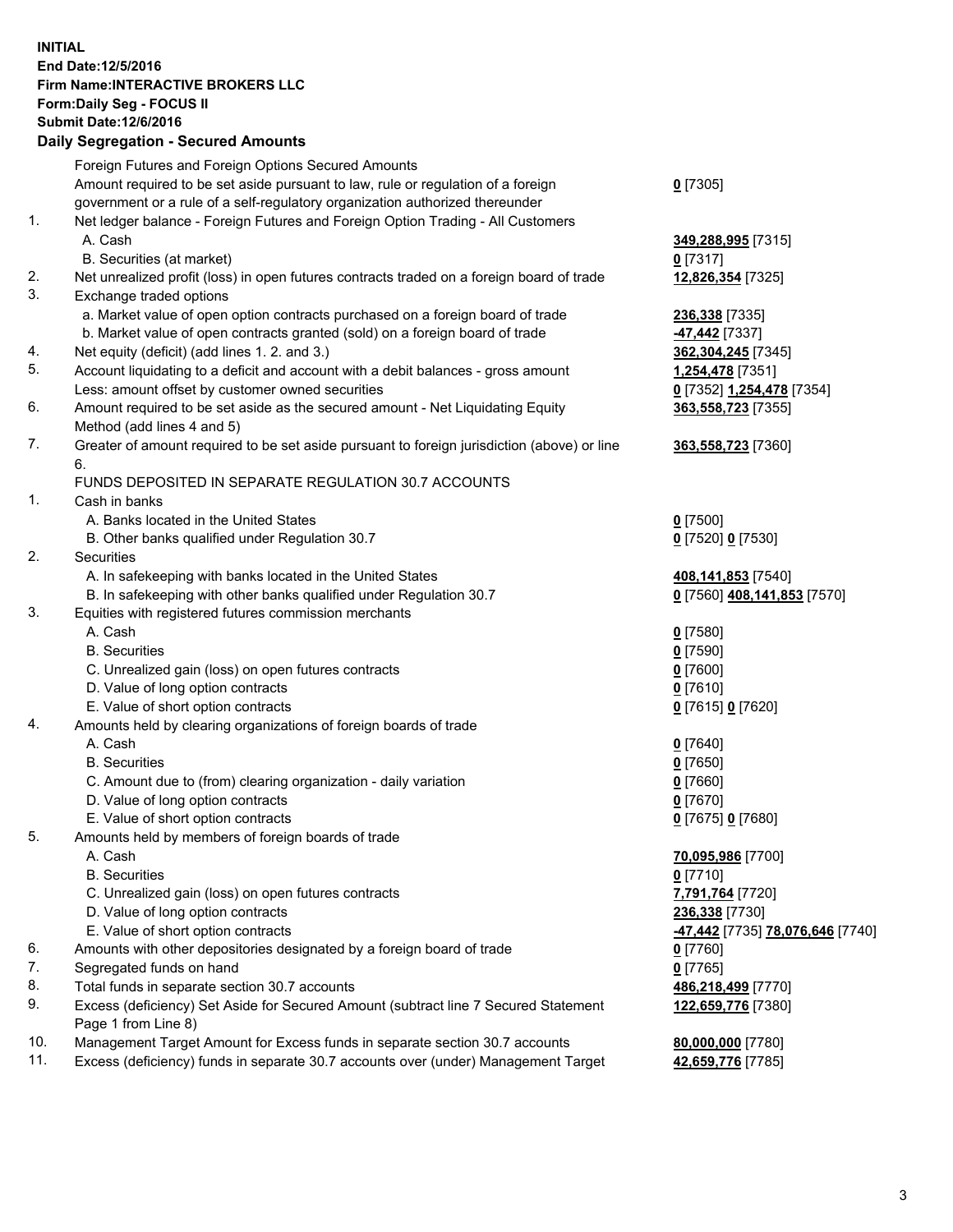**INITIAL End Date:12/5/2016 Firm Name:INTERACTIVE BROKERS LLC Form:Daily Seg - FOCUS II Submit Date:12/6/2016 Daily Segregation - Segregation Statement** SEGREGATION REQUIREMENTS(Section 4d(2) of the CEAct) 1. Net ledger balance A. Cash **3,253,663,711** [7010] B. Securities (at market) **0** [7020] 2. Net unrealized profit (loss) in open futures contracts traded on a contract market **-16,489,961** [7030] 3. Exchange traded options A. Add market value of open option contracts purchased on a contract market **130,726,801** [7032] B. Deduct market value of open option contracts granted (sold) on a contract market **-227,185,663** [7033] 4. Net equity (deficit) (add lines 1, 2 and 3) **3,140,714,888** [7040] 5. Accounts liquidating to a deficit and accounts with debit balances - gross amount **183,023** [7045] Less: amount offset by customer securities **0** [7047] **183,023** [7050] 6. Amount required to be segregated (add lines 4 and 5) **3,140,897,911** [7060] FUNDS IN SEGREGATED ACCOUNTS 7. Deposited in segregated funds bank accounts A. Cash **119,765,148** [7070] B. Securities representing investments of customers' funds (at market) **1,975,472,040** [7080] C. Securities held for particular customers or option customers in lieu of cash (at market) **0** [7090] 8. Margins on deposit with derivatives clearing organizations of contract markets A. Cash **20,416,006** [7100] B. Securities representing investments of customers' funds (at market) **1,341,272,097** [7110] C. Securities held for particular customers or option customers in lieu of cash (at market) **0** [7120] 9. Net settlement from (to) derivatives clearing organizations of contract markets **13,187,957** [7130] 10. Exchange traded options A. Value of open long option contracts **130,722,664** [7132] B. Value of open short option contracts **-227,181,223** [7133] 11. Net equities with other FCMs A. Net liquidating equity **0** [7140] B. Securities representing investments of customers' funds (at market) **0** [7160] C. Securities held for particular customers or option customers in lieu of cash (at market) **0** [7170] 12. Segregated funds on hand **0** [7150] 13. Total amount in segregation (add lines 7 through 12) **3,373,654,689** [7180] 14. Excess (deficiency) funds in segregation (subtract line 6 from line 13) **232,756,778** [7190] 15. Management Target Amount for Excess funds in segregation **155,000,000** [7194] **77,756,778** [7198]

16. Excess (deficiency) funds in segregation over (under) Management Target Amount Excess